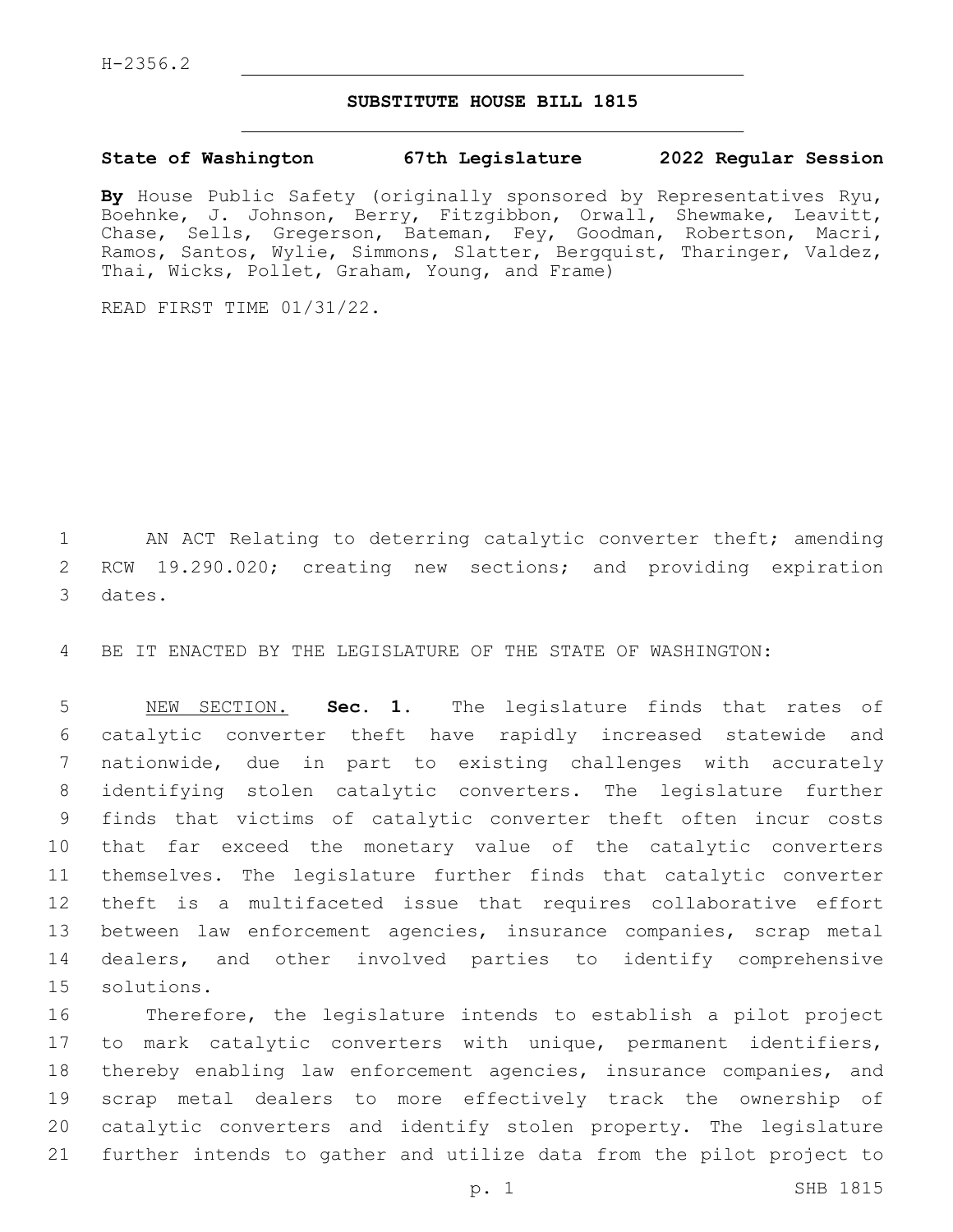inform additional efforts to address catalytic converter theft in Washington state. The legislature further intends to establish a task force with the goal of developing effective tools and methods for deterring catalytic converter theft, identifying and recovering stolen catalytic converters, and lowering costs to victims of 6 catalytic converter theft.

 NEW SECTION. **Sec. 2.** (1) Subject to the availability of the amounts appropriated for this specific purpose, the Washington state patrol shall establish the catalytic converter tracking pilot project. The purpose of the pilot project is to deter the theft of catalytic converters by marking them with vehicle identification numbers or other unique identifiers.

 (2) The Washington state patrol shall administer the pilot 14 project as provided in this subsection.

 (a) The Washington state patrol shall collaborate with law enforcement agencies, insurance companies, and scrap metal dealers to identify vehicles that are most frequently targeted for catalytic converter theft and establish the most effective methods for marking 19 catalytic converters.

 (b) The Washington state patrol shall establish a procedure to mark the catalytic converters of vehicles most likely to be targeted for theft with unique identification numbers using labels, engraving, theft deterrence paint, or other methods that permanently mark the catalytic converter without damaging its function.

 (3) Materials purchased under this pilot project may be distributed to dealers, automobile repair shops and service centers, law enforcement agencies, and community organizations to arrange for the marking of the catalytic converters of vehicles most likely to be targeted for theft at no cost to the vehicle owners. The Washington state patrol may prioritize distribution of materials to areas of Washington state experiencing the highest rates of catalytic 32 converter theft.

 (4) The Washington state patrol shall make any educational information resulting from the pilot project available to law enforcement agencies and scrap metal dealers and is encouraged to publicize the pilot project to the general public.

 (5) The Washington state patrol shall provide a report on the pilot project to the governor and appropriate committees of the legislature by October 1, 2023. The report must describe the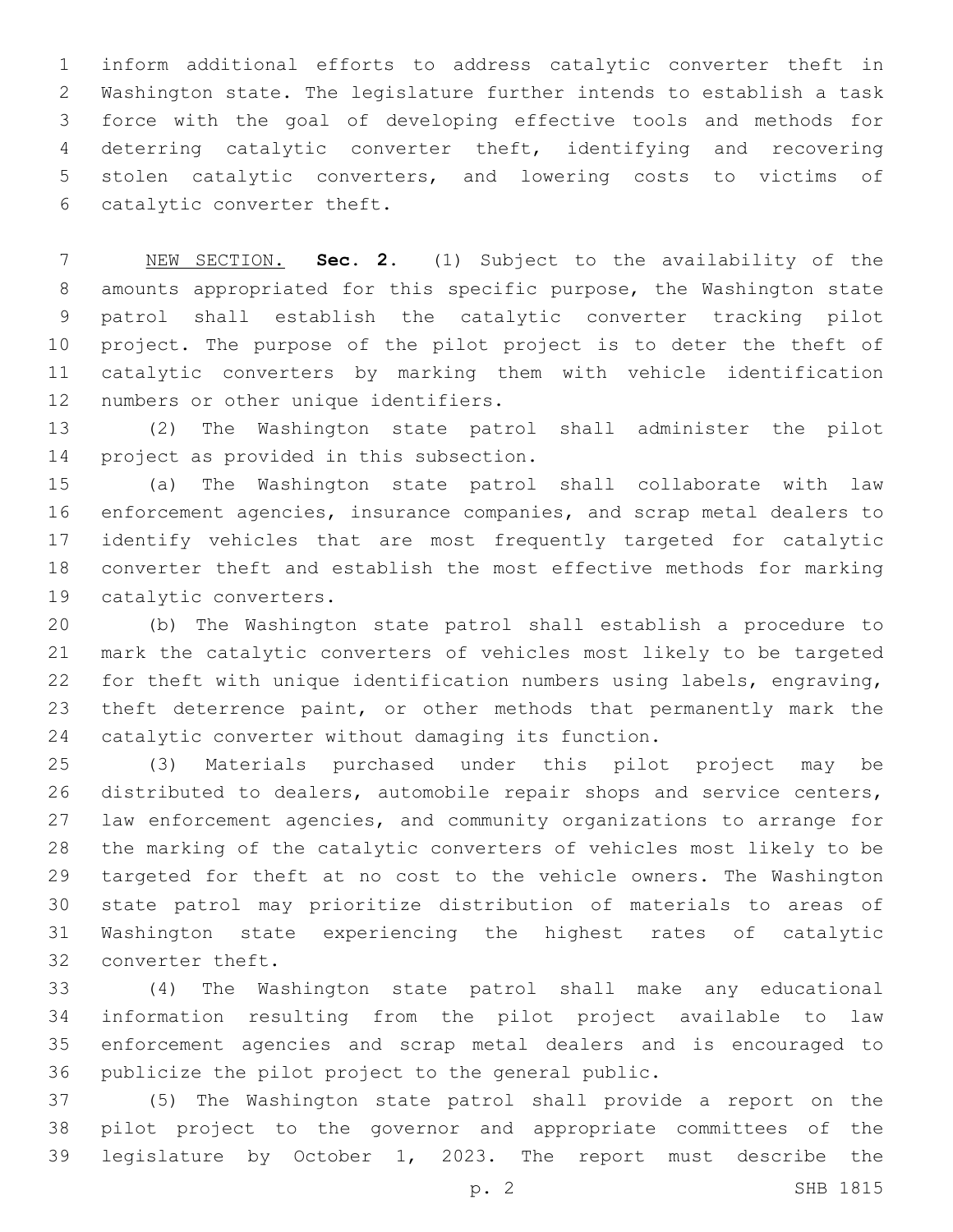progress, results, and any findings of the pilot project, including the total number of catalytic converters marked under the pilot project, and, to the extent known, whether any catalytic converters marked under the pilot project were stolen and the outcome of any 5 criminal investigation into the thefts.

(6) This section expires November 1, 2023.6

 NEW SECTION. **Sec. 3.** (1) The Washington state catalytic converter theft task force is established.

 (2) The task force is comprised of members as provided in this 10 subsection.

 (a) The president of the senate shall appoint one member to the task force from each of the two largest caucuses of the senate.

 (b) The speaker of the house of representatives shall appoint one member to the task force from each of the two largest caucuses in the 15 house of representatives.

 (c) The president of the senate and the speaker of the house of representatives jointly shall appoint the following members:

(i) One member representing the Washington state patrol;

 (ii) One member representing the Washington association of 20 sheriffs and police chiefs;

 (iii) One member representing the Washington association of 22 prosecuting attorneys;

(iv) One member representing the office of public defense;

 (v) One member representing the superior court judges' 25 association:

 (vi) One member representing the district and municipal court 27 judges' association;

 (vii) One member representing the association of Washington 29 cities;

 (viii) One member representing the office of the attorney 31 general;

 (ix) One member representing the property and casualty insurance 33 industry;

(x) One member representing the scrap metal recycling industry;

(xi) One member representing the auto dealer industry;

 (xii) One member representing the towing and recovery association 37 of Washington;

 (xiii) One member representing the Washington state independent 39 auto dealers association;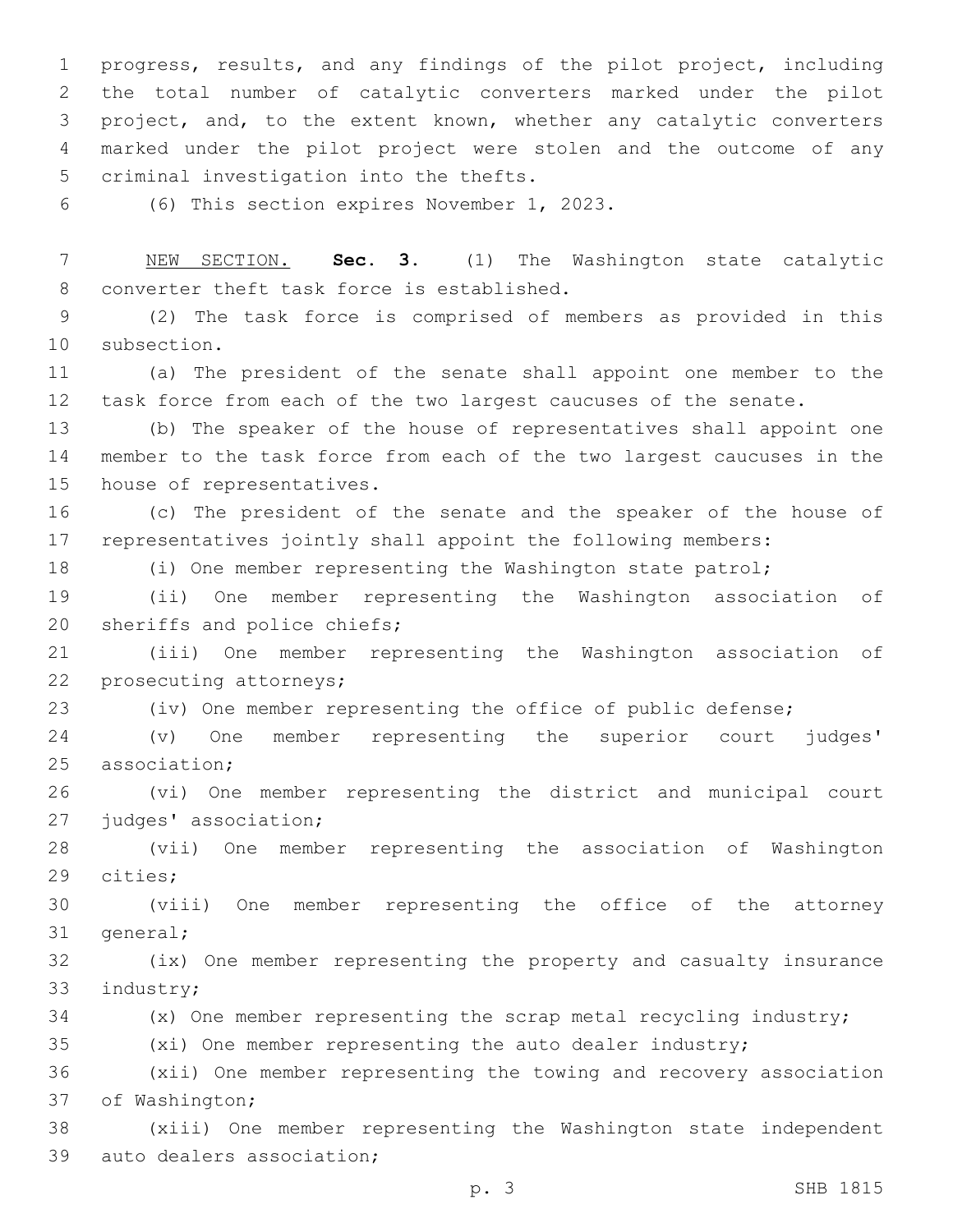(xiv) One member representing the Washington independent business 2 association;

 (xv) One member representing the Washington organized retail 4 crime association; and

 (xvi) Two members representing individuals with lived experience being charged with, or convicted of, organized theft.

 (3) The legislative membership shall convene the initial meeting 8 of the task force no later than September 1, 2022.

 (4) The membership of the task force shall choose the task force's cochairs, which must include one legislator and one 11 nonlegislative member.

 (5) The task force shall review state laws related to theft of catalytic converters. The task force shall develop recommendations 14 for the purpose of:

(a) Deterring the occurrence of catalytic converter theft;

 (b) Developing tools to identify and recover stolen catalytic 17 converters; and

(c) Lowering costs to victims of catalytic converter theft.

(6) The task force may develop recommendations related to:

 (a) Maintenance and accessibility of law enforcement records 21 related to transactions involving catalytic converters; and

 (b) Traceability of payments related to transactions involving 23 catalytic converters.

 (7) The task force shall report its findings and recommendations to the governor and the appropriate committees of the legislature by 26 November 1, 2022.

 (8) The Washington state patrol shall administer and provide staff support and facilitation services to the task force. The Washington state patrol may, when deemed necessary by the task force, contract with one or more appropriate consultants to provide data analysis, research, and other services to the task force for the purposes provided in subsections (5) and (6) of this section.

 (9) Legislative members of the task force shall be reimbursed for travel expenses in accordance with RCW 44.04.120. Nonlegislative members are not entitled to be reimbursed for travel expenses if they are elected officials or are participating on behalf of an employer, governmental entity, or other organization. Any reimbursement for other nonlegislative members is subject to chapter 43.03 RCW.

39 (10) This section expires February 1, 2023.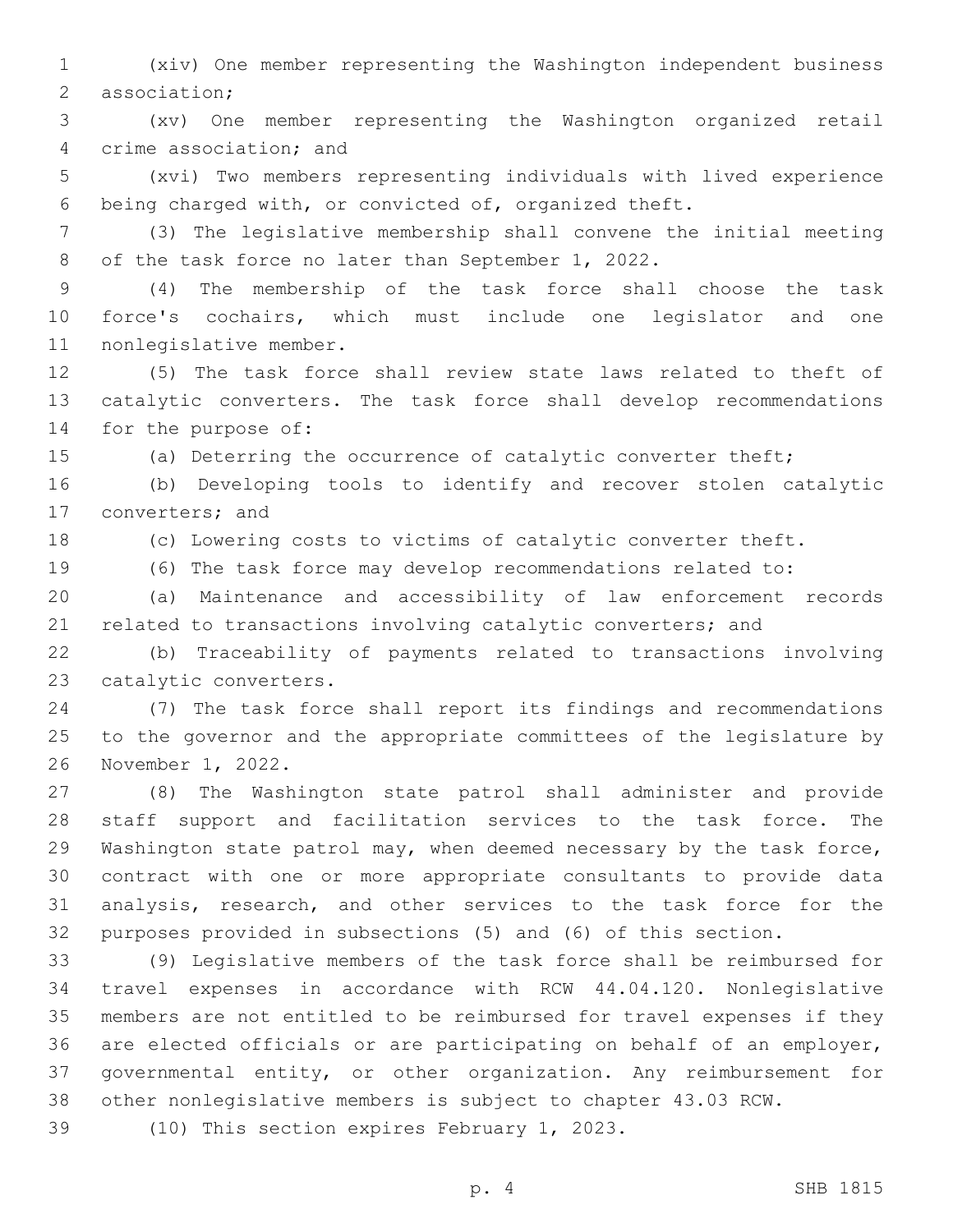**Sec. 4.** RCW 19.290.020 and 2013 c 322 s 5 are each amended to 2 read as follows:

 (1) At the time of a transaction, every scrap metal business doing business in this state shall produce wherever that business is conducted an accurate and legible record of each transaction involving private metal property or nonferrous metal property. This record must be written in the English language, documented on a standardized form or in electronic form, and contain the following 9 information:

 (a) The signature of the person with whom the transaction is 11 made:

(b) The time, date, location, and value of the transaction;

 (c) The name of the employee representing the scrap metal 14 business in the transaction;

 (d) The name, street address, and telephone number of the person 16 with whom the transaction is made;

 (e) The license plate number and state of issuance of the license plate on the motor vehicle used to deliver the private metal property 19 or nonferrous metal property subject to the transaction;

 (f) A description of the motor vehicle used to deliver the private metal property or nonferrous metal property subject to the 22 transaction:

 (g) The current driver's license number or other government- issued picture identification card number of the seller or a copy of 25 the seller's government-issued picture identification card; ((and))

 (h) A description of the predominant types of private metal property or nonferrous metal property subject to the transaction, utilizing the institute of scrap recycling industries' generally 29 accepted terminology, and including weight, quantity, or volume; and

 (i) For every transaction specifically involving a catalytic converter that has been removed from a vehicle, documentation indicating that the private metal property in the seller's possession is the result of the seller replacing private metal property from a 34 vehicle registered in the seller's name.

 (2) For every transaction that involves private metal property or nonferrous metal property, every scrap metal business doing business in the state shall require the person with whom a transaction is being made to sign a declaration. The declaration may be included as part of the transactional record required under subsection (1) of